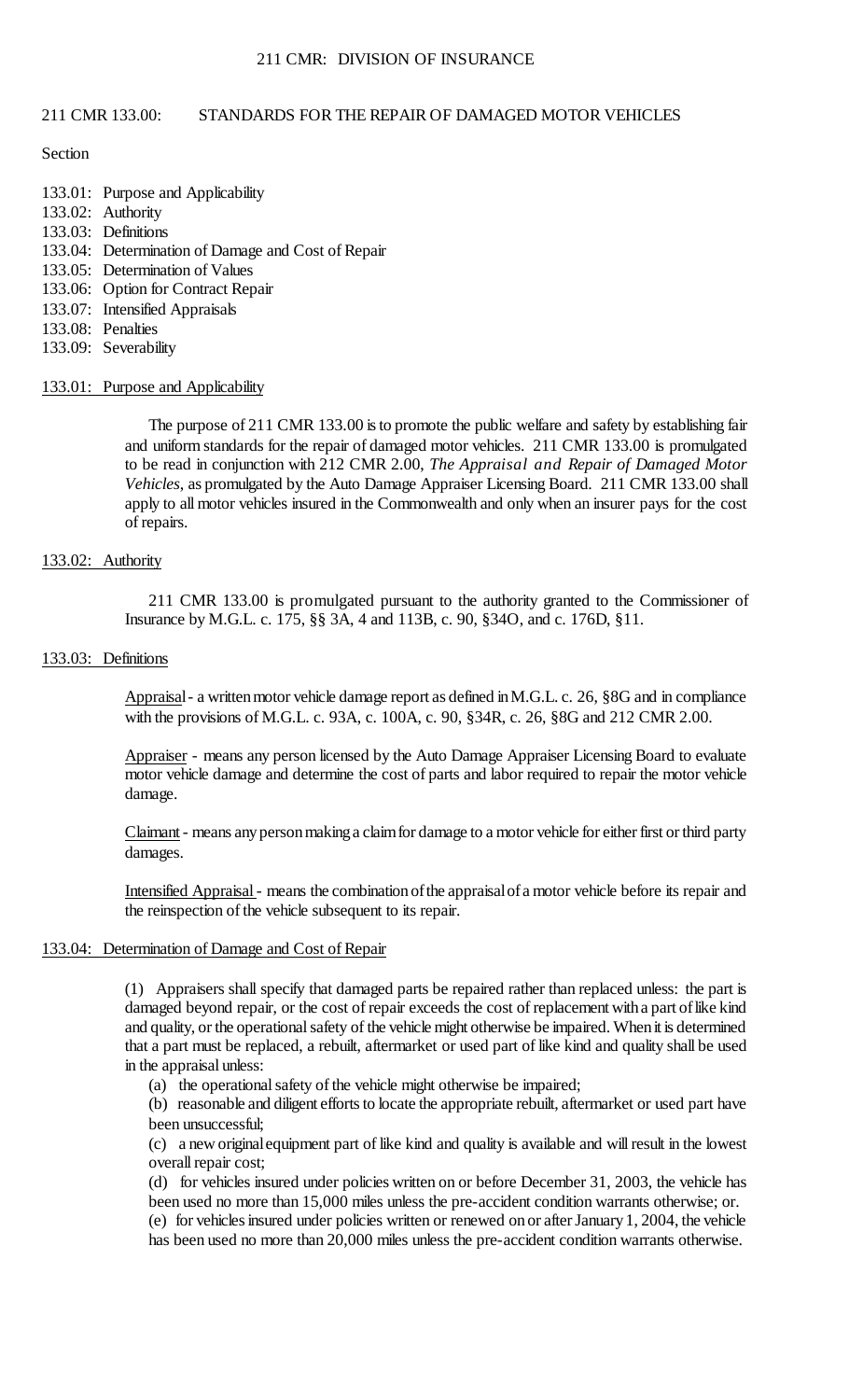### 133.04: continued

 A part is of like kind and quality when it is of equal or better condition than the pre-accident part.

 (2) When an insurance company specifies the use of used, rebuilt, or aftermarket parts, the source and specific part(s) must be indicated on the appraisal. If the repairer uses the source and specified part(s) indicated on the appraisal and these parts are later determined by both parties to be unfit for usable condition. If both parties agree that a specified part is unfit and must be replaced, the insurer costs, nothing in 211 CMR 133.00 shall preclude an insurer from exercising any available rights of use in the repair, the insurance company shall be responsible for the costs of restoring the parts to shall be responsible for replacement costs such as freight and handling unless the repair shop is responsible for the part(s) being unfit, or unless the insurer and repairer otherwise agree. As to such recovery against the supplier.

(3) Damage to motor vehicle glass shall be repaired rather than replaced if:

 (a) damage to the windshield is outside the critical viewing area, which is that area covered by the sweep of the wipers originally provided by the vehicle manufacturer, exclusive of the outer two inches within the perimeter of that sweep; and

(b) damage to the glass is minor, including, but not limited to, a crack less than six inches in length

- and stone breaks or bruises, bullseyes and star breaks less than one inch in diameter; and
- (c) the repair will not impair the operational safety of the motor vehicle.

Insurers shall use reasonable efforts to ensure that, before any decision is made to replace glass, the damage is inspected to determine whether is it suitable for repair.

## 133.05: Determination of Values

(1) Actual Cash Value. Whenever the appraised cost of repair plus the probable salvage value may vehicle's actual cash value. This determination shall be based on a consideration of all the following be reasonably expected to exceed the actual cash value of the vehicle, the insurer shall determine the factors:

(a) the retail book value for a motor vehicle of like kind and quality, but for the damage incurred; (b) the price paid for the vehicle plus the value ofprior improvements to the motor vehicle at the time of the accident, less appropriate depreciation;

(c) the decrease in value of the motor vehicle resulting from prior unrelated damage which is detected by the appraiser; and

 (d) the actual cost of purchase of an available motor vehicle of like kind and quality but for the damage sustained.

 reasonably expected to exceed the actualcashvalue, a staffor independent appraiser licensed pursuant to 212 CMR 2.00 shall complete a total loss report on a form that has been filed with the Divisionof salvage buyers, the amount of each salvage estimate used by the appraiser in computing the salvage (2) Salvage Value. Whenever the appraised cost of repair plus the probable salvage may be Insurance. If the claimant retains title to the vehicle, the appraiser shall obtain bids from two geographically convenient licensed salvage companies. The average of the two bids shall be used as the salvage value. The appraiser shall provide to the claimant the names and addresses of the potential value, and the expiration dates of offers, if any, made by potential salvage buyers.

## 133.06: Option for Contract Repair

 (1) With respect to a claim presented under either Limited Collision, Collision or Comprehensive Coverage, if the insurer deems a motor vehicle a total loss, the claimant may, with the consent of the insurer, enter into an agreement to have the vehicle repaired by any registered repair shop for the contracted cost of repair if:

- (a) the insurer allows the claimant to retain possession and ownership of the vehicle; and
- (b) the claimant obtains a salvage title for said vehicle in compliance with M.G.L. c. 90D.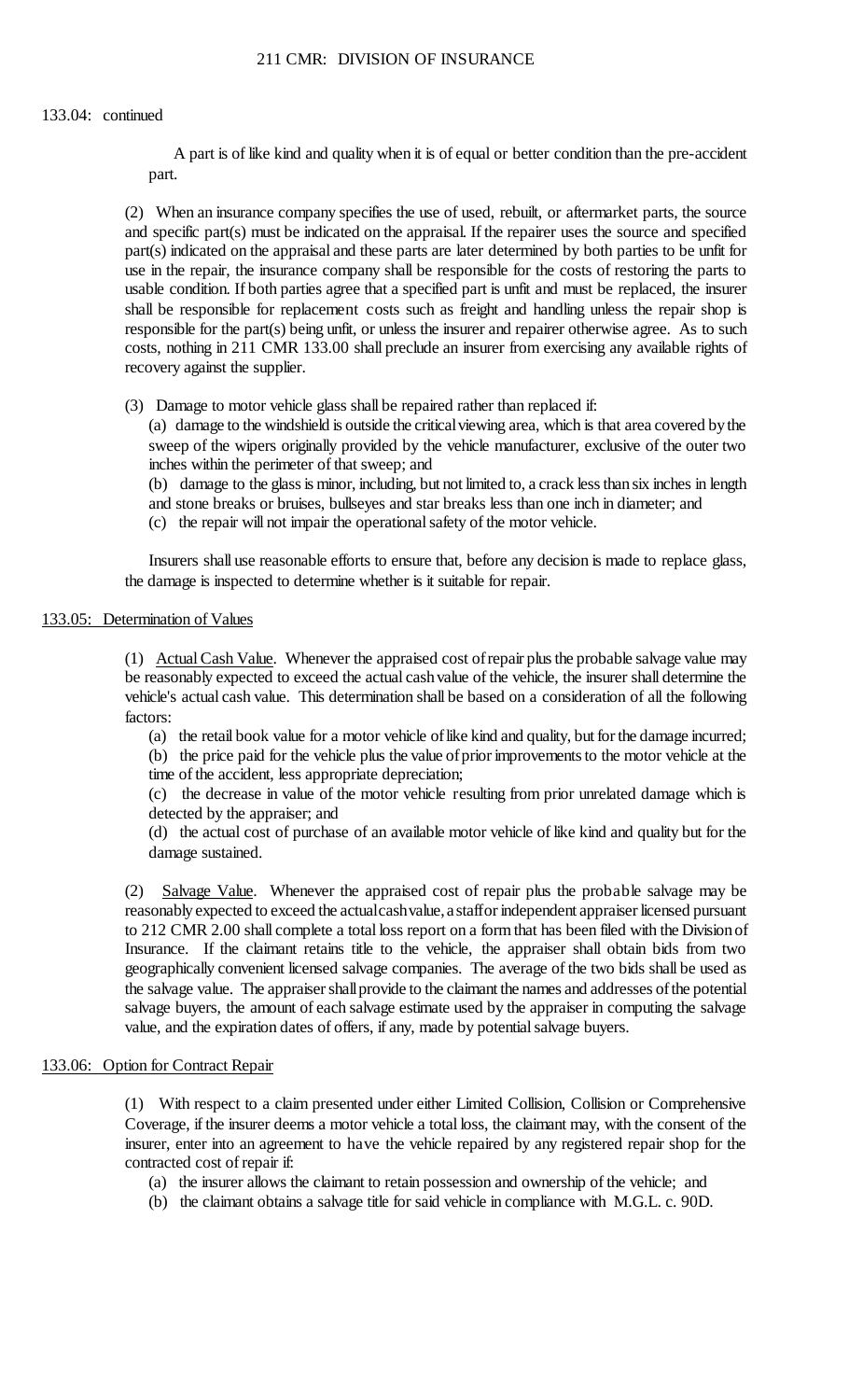## 211 CMR: DIVISION OF INSURANCE

#### 133.06: continued

 than the actual cash value less the actual salvage value as determined under 211 CMR 133.05. There shall be no supplements paid by the insurer under this agreement. The claimant or the repair shop and not the insurer shall be responsible for any charges that may exceed the agreed contract price. The (2) Under such an agreement, the insurer shall not be required under any circumstance to pay more insurer shall make no payments to the registered repair shop until it receives a completed work claim form and the vehicle has been reinspected by the insurer.

(3) Nothing in 211 CMR 133.06 shall be construed to conflict with, or alter, the duties and rights of an insurer under M.G.L. c. 175, § 113S. Nothing in 211 CMR 133.06 shall restrict the right of an insurer to take title to a vehicle that the insurer has deemed a total loss.

#### 133.07: Intensified Appraisals

 of all damaged vehicles for which the appraised cost of repair is more than \$4,000.00 for Collision, An insurer shall have licensed appraisers conduct intensified appraisals of at least 25% of all damaged motor vehicles for which the appraised cost of repair is less than \$4,000.00 and at least 75% Limited Collision and Comprehensive claims.

The appraiser shall determine whether the repairs were made in accordance with the initial appraisal formacceptable to the Auto Damage Appraiser Licensing Board and the DivisionofInsurance. Acopy of an intensified appraisal shall be given to the insurer, and, upon request, to the person making the and any supplements. The information compiled during the intensified appraisalshall be set forth on a repairs or the claimant.

#### 133.08: Penalties

 A violation of any provision of 211 CMR 133.00 shall be considered to be an unfair or deceptive act or practice, in violation of M.G.L. c. 176D.

 to and penalized by the Auto Damage Appraisers Licensing Board in accordance with its governing An alleged violation of 211 CMR 133.00 by a licensed auto damage appraiser may be reported statute and 212 CMR.

 Nothing herein shall be deemed to preclude the claimant or policyholder, the Commissioner, the Attorney General or the Director of the Division of Standards from pursuing any other remedy or penalty provided by law including any remedy provided under M.G.L. c. 93A or M.G.L. c. 100A.

 An insurer or repair shop shall be responsible for the actions of all of its appraisers whether staff or independent, and shall be subjectto the applicable penalties under law for any violation of 211 CMR 133.00 or 212 CMR 2.00.

### 133.09: Severability

 If any provision contained herein is found to be unconstitutional or invalid by a Court of competent jurisdiction, the validity of the remaining provisions will not be so affected.

## REGULATORY AUTHORITY

211 CMR 133.00: M.G.L. c. 175, §§ 3A, 4 and 113B, c. 90, § 34O and c. 176D, § 11.